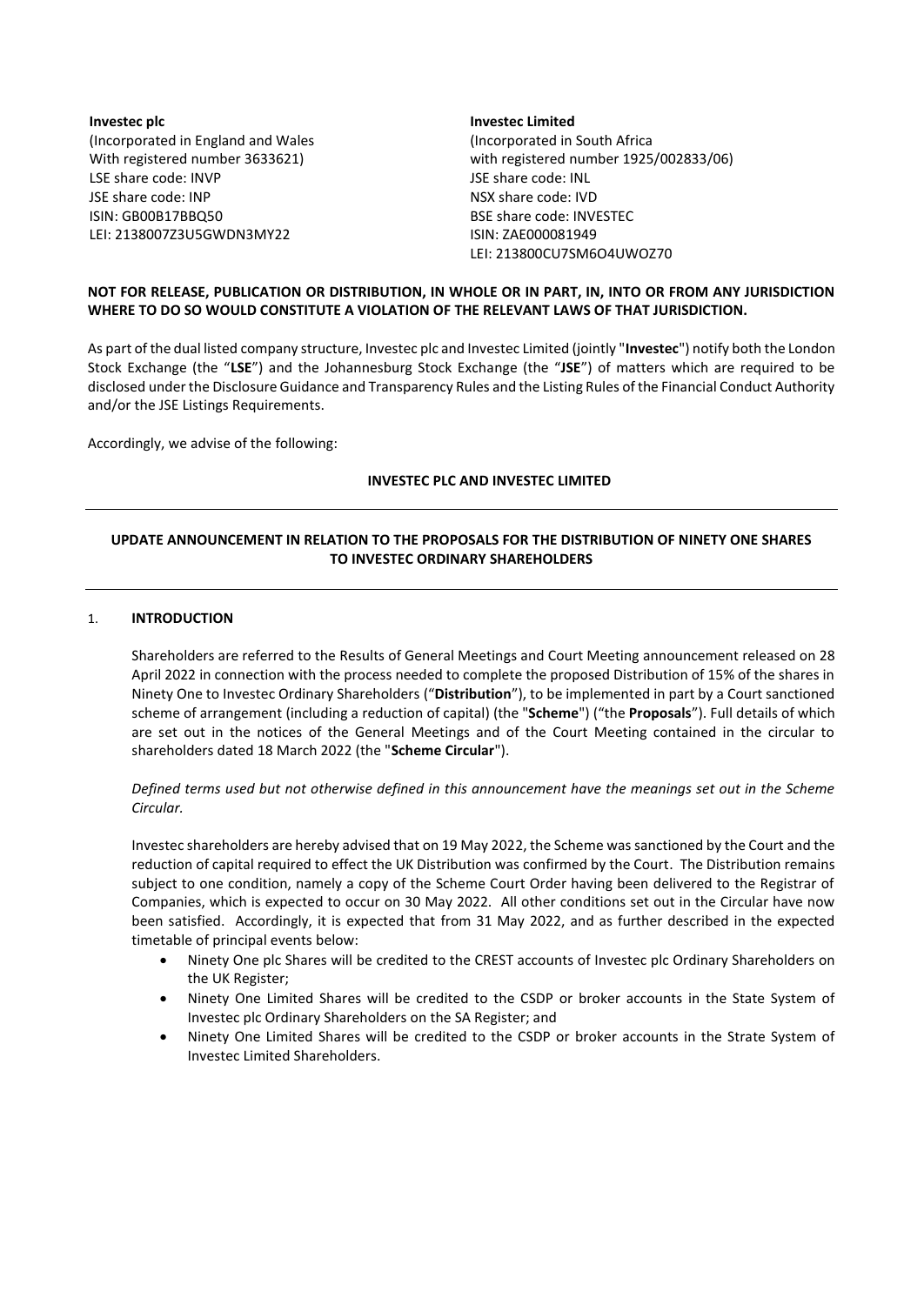# 2. **EXPECTED TIMETABLE OF PRINCIPAL EVENTS**

The Distribution will be implemented, in accordance with the following salient dates and times:

| Event                                                                                                                                                                                                                           | <b>Time and Date</b><br>2022                                                                                                                       |
|---------------------------------------------------------------------------------------------------------------------------------------------------------------------------------------------------------------------------------|----------------------------------------------------------------------------------------------------------------------------------------------------|
| Last date for transfers between the Investec plc Registers by<br>Investec plc Ordinary Shareholders prior to the UK Distribution<br><b>Effective Time</b>                                                                       | Tuesday, 24 May                                                                                                                                    |
| Last date for transfers between the Investec Limited Registers by<br>Investec Limited Ordinary Shareholders prior to the SA<br><b>Distribution Effective Time</b>                                                               | Tuesday, 24 May                                                                                                                                    |
| Last day to trade on the Investec plc SA Register for Investec plc<br>Ordinary Shareholders that hold Investec plc Ordinary Shares<br>through a CSDP in order to participate in the UK Distribution $1$                         | Wednesday, 25 May                                                                                                                                  |
| Last day to trade on the Investec Limited SA Register for Investec<br>Limited Ordinary Shareholders that hold Investec Limited Ordinary<br>Shares through a CSDP in order to participate in the SA<br>Distribution <sup>2</sup> | Wednesday, 25 May                                                                                                                                  |
| Investec plc Ordinary Shares on the Investec plc SA Register trade<br>"ex" entitlement on the Investec plc SA Register to receive the<br>Ninety One Limited Shares pursuant to the SA Distribution                              | Thursday, 26 May                                                                                                                                   |
| Investec Limited Ordinary Shares trade "ex" entitlement on the<br>Investec Limited SA Register to receive the Ninety One Limited<br>Shares pursuant to the SA Distribution <sup>3</sup>                                         | Thursday, 26 May                                                                                                                                   |
| Investec plc Ordinary Shares trade "ex" entitlement on the<br>Investec plc UK Register to receive the Ninety One plc Shares<br>pursuant to the UK Distribution                                                                  | Friday, 27 May                                                                                                                                     |
| SENS announcement confirming, inter alia, the cash proceeds<br>payable in respect of fractional entitlements                                                                                                                    | By 9.00 a.m. (London time)/ 10.00 a.m.<br>(Johannesburg time) on Friday, 27 May                                                                    |
| Record date for Johannesburg Stock Exchange settlement<br>purposes                                                                                                                                                              | Monday, 30 May                                                                                                                                     |
| Distribution Record Time <sup>4,5</sup>                                                                                                                                                                                         | 6.30 p.m. (London time) / 7.30 p.m.<br>(Johannesburg time) on Monday, 30 May                                                                       |
| UK Distribution Effective Time                                                                                                                                                                                                  | 7.00 p.m. (London time)/ 8.00 p.m.<br>(Johannesburg time) on Monday, 30 May                                                                        |
| SA Distribution Effective Time                                                                                                                                                                                                  | 7.00 p.m. (London time)/ 8.00 p.m.                                                                                                                 |
| Crediting of Ninety One plc Shares to CREST accounts                                                                                                                                                                            | (Johannesburg time) on Monday, 30 May<br>As soon as possible after 8.00 a.m. (London<br>time)/ 9.00 a.m. (Johannesburg time) on<br>Tuesday, 31 May |
| Crediting of Ninety One Limited Shares and fractional entitlement<br>payments to CSDP or broker accounts in the Strate System                                                                                                   | As soon as possible after 8.00 a.m. (London<br>time)/ 9.00 a.m. (Johannesburg time) on<br>Tuesday, 31 May                                          |
| Transfers between the Investec plc Registers by Investec plc<br>Ordinary Shareholders re-opened                                                                                                                                 | Wednesday, 1 June                                                                                                                                  |
| Transfers between the Investec Limited Registers by Investec<br>Limited Ordinary Shareholders re-opened                                                                                                                         | Wednesday, 1 June                                                                                                                                  |
| Crediting fractional entitlement payments to CREST accounts                                                                                                                                                                     | Wednesday, 1 June                                                                                                                                  |
| Despatch of cheques (where applicable) or electronic transfer in<br>respect of fractional entitlements for shareholders without a CSDP<br>or broker account                                                                     | As soon as practicable after<br>Wednesday, 1 June                                                                                                  |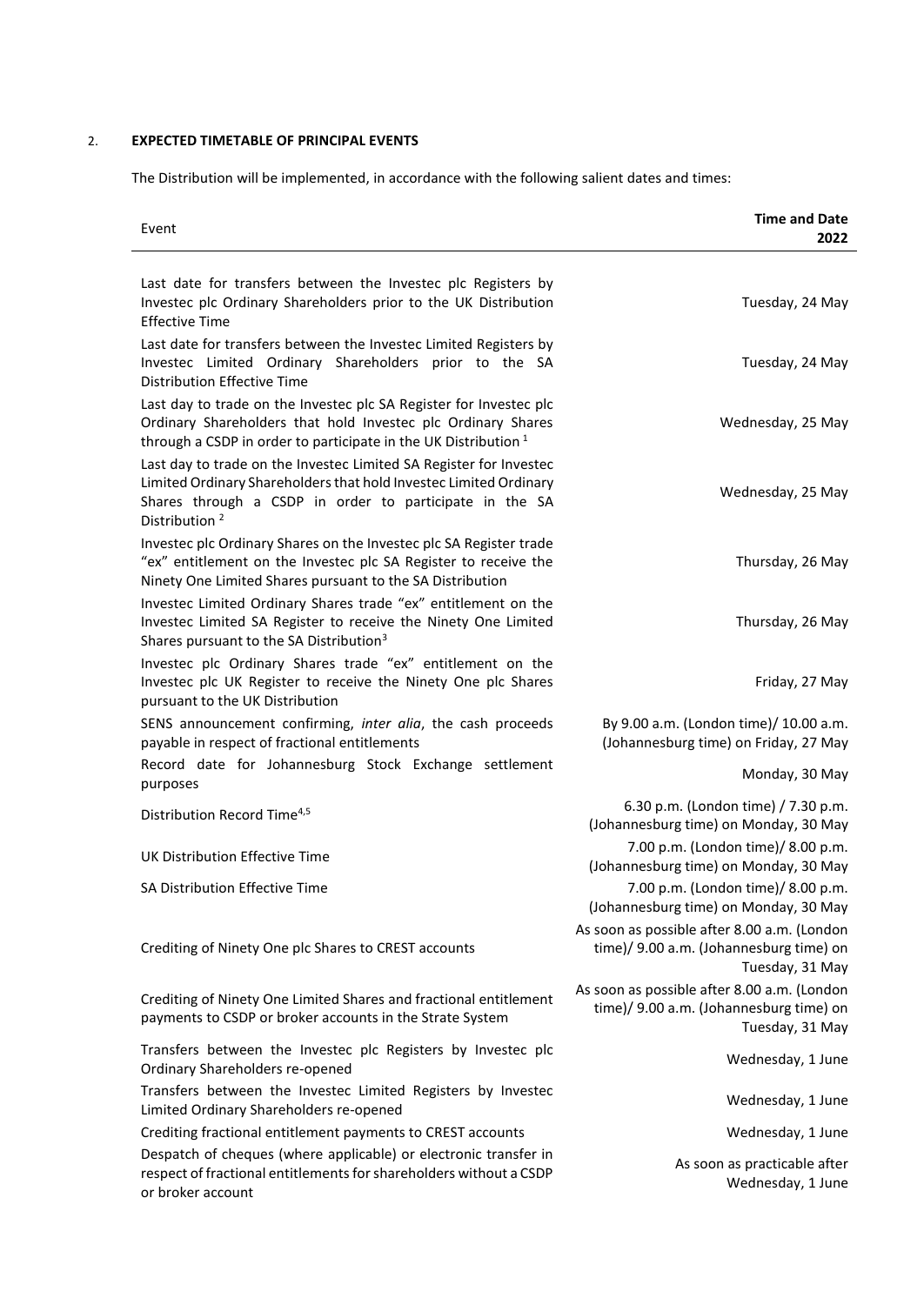Despatch of share certificates for certificated Ninety One Shares As soon as practicable after

### *Notes:*

- *1. Investec plc Ordinary Shareholders should anticipate their holdings of Investec plc Shares at the Distribution Record Time by taking into account all unsettled trades concluded on or before the last day to trade which are due to be settled on or before the record date for Johannesburg Stock Exchange settlement purposes.*
- *2. Investec Limited Ordinary Shareholders should anticipate their holdings of Investec Limited Shares at the Distribution Record Time by taking into account all unsettled trades concluded on or before the last day to trade which are due to be settled on or before the record date for Johannesburg Stock Exchange settlement purposes.*
- *3. Share certificates may not be Dematerialised into Uncertificated Form or rematerialised into Certificated Form between Thursday, 26 May 2022 and Monday, 30 May 2022, both days inclusive.*
- *4. The time by which an Investec Ordinary Shareholder must appear in the relevant Investec Register in order to be entitled to receive any Ninety One plc Shares or Ninety One Limited Shares pursuant to the UK Distribution or the SA Distribution (in each case, as applicable), being the same date as the record date for JSE settlement purposes.*
- *5. The base cost apportionment ratio, pursuant to the unbundling transaction, will be announced to shareholders as soon as possible after Record Date (30 May 2022).*

### 3. **UPDATE TO TREATMENT OF NINETY ONE SHARES IN CONNECTION WITH INVESTEC EMPLOYEE SHARE AWARDS**

Following publication of the Circular and as announced on 21 April 2022, Investec has decided to accelerate the receipt of some or all of the Ninety One Shares for participants other than Investec Directors and staff deemed to be material risk takers for regulatory purposes, including where applicable to allow participants to meet any tax liabilities that arise. In accordance with the Circular and subject to any appropriate treatment applied in connection with any tax liabilities which may arise, it remains the case that there will be no acceleration of any awards held by Investec Directors or material risk takers and, for all share plan participants, the original parts of the awards over Investec Shares will continue on their existing terms unaffected by the Distribution.

Johannesburg and London Date: 20 May 2022

**Financial Advisor and Transaction sponsor**  Investec Bank Limited

**Legal/ Tax advisors**  ENS Africa and Linklaters LLP

#### **Enquiries**:

Mr David Miller Investec plc Company Secretary Tel: + 44 (0)20 7597 4000

#### **FORWARD-LOOKING STATEMENTS**

This announcement contains forward-looking statements with respect to certain of Investec plc's and Investec Limited's plans and expectations relating to the Distribution. By their nature, all forward-looking statements involve risk and uncertainty because they relate to future events and circumstances which are beyond Investec plc's and Investec Limited's control. These forward-looking statements speak only as of the date on which they are made. Investec plc and Investec Limited expressly disclaim any obligation or undertaking to release publicly any updates or revisions to any forward-looking statements contained in this announcement or any other forward-looking statements they may make.

### **IMPORTANT INFORMATION**

The Ninety One shares to be distributed in connection with the Proposals have not been, and will not be, registered under the US Securities Act or the securities laws of any state or other jurisdiction of the United States and may not be offered, sold, exercised, transferred or delivered, directly or indirectly, in or into the United States at any time except pursuant to an exemption from, or in a transaction not subject to, the registration requirements of the US Securities Act